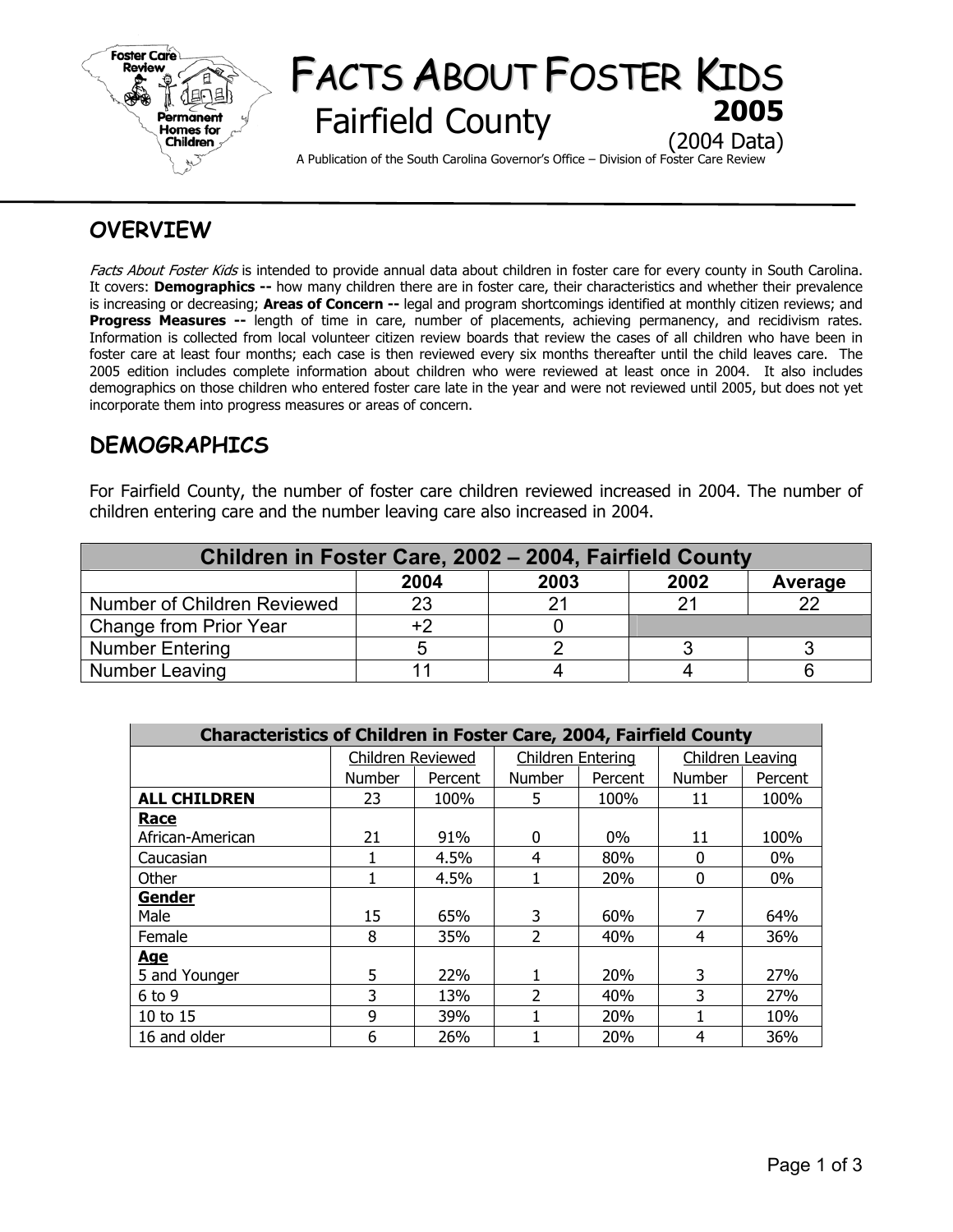## **AREAS OF CONCERN**

In 2004, Review Board members held 11 meetings and 40 reviews. Of the 40 reviews held, six (15%) had at least one area of concern cited by the local Review Board. The most often cited program violation was No Progress Report.

| Frequently Cited Areas of Concern, 2002 - 2004, Fairfield County |            |            |      |
|------------------------------------------------------------------|------------|------------|------|
|                                                                  | 2004       | 2003       | 2002 |
| Legal:                                                           |            |            |      |
| No Timely Permanency Plan Hearing                                |            |            | 4    |
| No Timely Probable Cause Hearing                                 |            |            |      |
| No Timely Merits Hearing                                         |            |            |      |
| No Face to Face Contact                                          |            |            |      |
| No Court Order at Review/Non-Compliance w/Court Order            |            | 3          |      |
| No Thorough Adoption Assessment/Specific Child Recruitment       |            |            | 2    |
| <b>Other Statutory Violations</b>                                |            | 4          |      |
| Program:                                                         |            |            |      |
| No Progress Report                                               | 6          |            |      |
| Lack of Progress Permanency Plan                                 |            |            |      |
| No Current/Incomplete/Inappropriate Case Plan                    | 2          |            |      |
| <b>Interested Parties Not Invited</b>                            |            |            |      |
| No Timely FCRB Hearing                                           |            |            |      |
| No Advance Packet                                                |            |            |      |
| Other Policy/Procedure Issues                                    |            |            |      |
| TOTAL                                                            | 11         | 10         | 9    |
| <b>Percent of Reviews with Areas of Concern</b>                  | <b>15%</b> | <b>22%</b> | 25%  |

## **PROGRESS MEASURES**

Four main indicators are used to measure progress towards better outcomes for children in foster care. For each, comparison data for the previous three years are provided.

### **LENGTH OF TIME IN CARE:**

The longer a child is away from their home or a nurturing family environment, the more damaging it can be to the normal development of the child. For this reason, a major goal of the Review Board is to ensure that children achieve permanency as quickly as possible. In 2004, the average length of time in Fairfield County decreased to 2.7 years.

### **NUMBER OF PLACEMENTS:**

Research shows the initial placement in foster care is extremely traumatic for a child. Additional changes in placement once in the foster care system can be detrimental to children's development, affecting their ability to learn, establish relationships and develop as stable, secure individuals. In 2004, Fairfield County's average number of placements increased to 3.9.

### **PERCENT ACHIEVING PERMANENCY:**

Permanency for a child means placement with a "forever family." A child can achieve legal permanency upon leaving the foster care system either by returning home to their natural parent or by being adopted. In 2004 of the 11 children leaving care, none were adopted and six returned home to their natural parent.